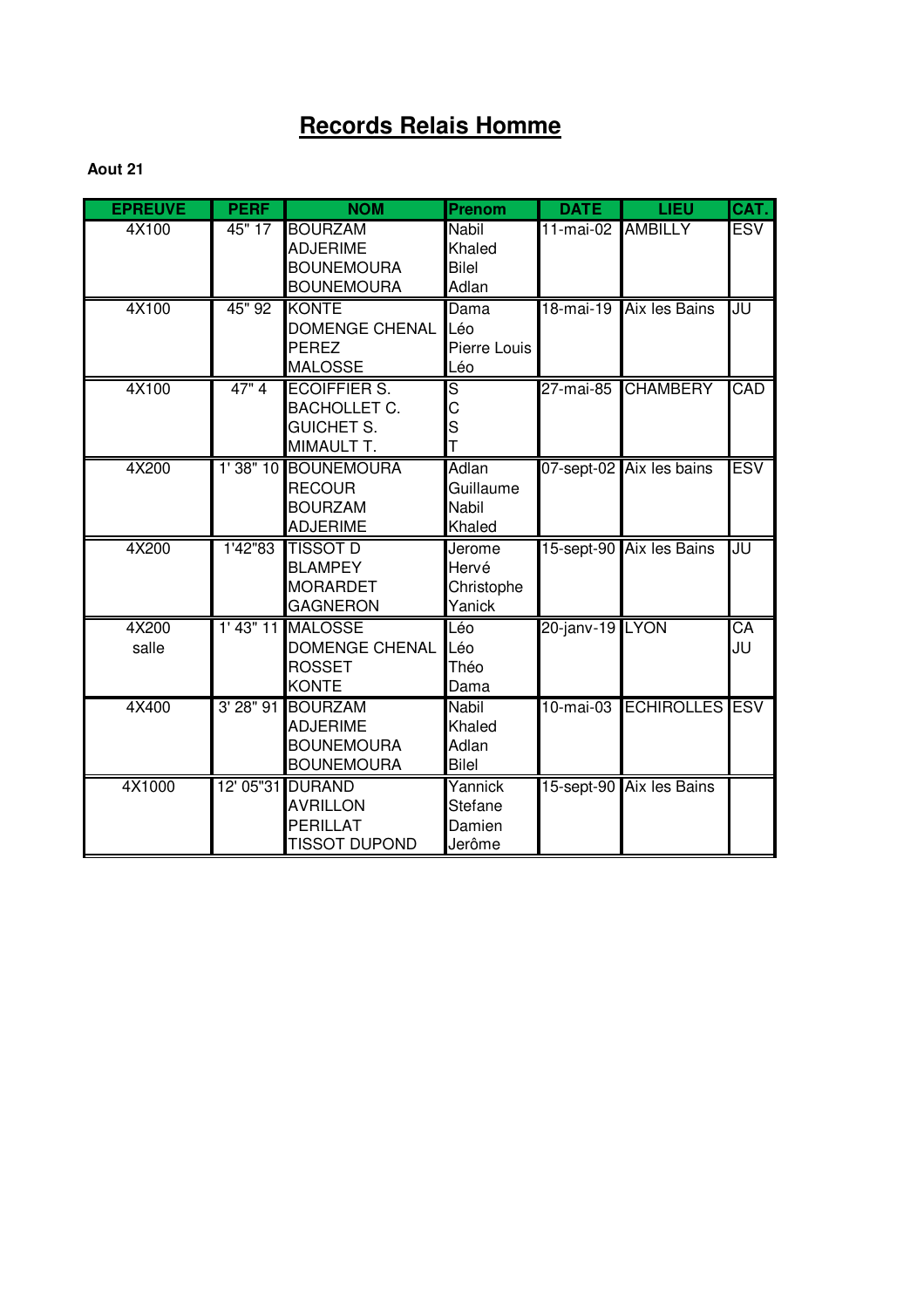## **Records Espoir/Senior Homme**

| <b>EPREUVE</b>     | <b>PERF</b> | <b>NOM</b>              | <b>PRENOM</b> | <b>DATE</b>              | <b>LIEU</b>            | NIV             |
|--------------------|-------------|-------------------------|---------------|--------------------------|------------------------|-----------------|
| <b>SPRINT</b>      |             |                         |               |                          |                        |                 |
| 100                | 11"14       | LE DU (CA)              | Mickael       | 03-juin-06               | <b>BOURG EN BRESSE</b> | IR <sub>1</sub> |
| 200                | 22" 54      | <b>BOUNEMOURA</b>       | Adlan         | $12$ -juin-05            | <b>ANNECY</b>          | IR <sub>1</sub> |
| 400                | 49" 78      | <b>BOUNEMOURA</b>       | Adlan         | 09-mai-04                | <b>VALENCE</b>         | IR1             |
| <b>HAIES</b>       |             |                         |               |                          |                        |                 |
| 110H               | 15"5        | <b>MORARDET</b>         | Christophe    | 29-mai-94                | <b>ANNECY</b>          | IR <sub>1</sub> |
| 400H               | 56"3        | <b>VOINCON</b>          | Luc           | 16-juin-74               | <b>AIX LES BAINS</b>   | IR1             |
| 3000 ST            | $9'$ 47"    | <b>CHEYNET</b>          | Raymond       | $27$ -juin-65            | <b>ANNECY</b>          | IR <sub>2</sub> |
| 1/2 FOND           |             |                         |               |                          |                        |                 |
| 800                | 1'59"02     | <b>ADJERIME</b>         | Khaled        | $14$ -juin-03            | <b>ANNECY</b>          | IR <sub>3</sub> |
| 1000               | 2' 38" 07   | <b>BOUCHELAGEM (CA)</b> | Dalil         | $08$ -mai-21             | <b>FAVERGES</b>        | R1              |
| 1500               | 4' 00" 35   | <b>BOUCHELAGEM (CA)</b> | Dalil         | $25$ -juin-21            | <b>CHAMBERY</b>        | IR <sub>2</sub> |
| <b>FOND</b>        |             |                         |               |                          |                        |                 |
| 3000               | 8' 38" 41   | <b>RICHARD</b>          | Frank         | 10-sept-89               | <b>CHAMBERY</b>        | IR <sub>1</sub> |
| 5000               | 14' 52" 99  | <b>RICHARD</b>          | Frank         | 10-juin-89               | <b>ANNECY</b>          | IR <sub>1</sub> |
| 10000              | 31' 01" 67  | <b>RICHARD</b>          | Frank         | 06-sept-88               | <b>GENEVE</b>          | N4              |
| <b>MARCHE</b>      |             |                         |               |                          |                        |                 |
| 5000               | 28'44"74    | <b>RECOUR</b>           | Guillaume     | 06-mai-17                | <b>GRENOBLE</b>        | <b>R6</b>       |
| 10000              |             |                         |               |                          |                        |                 |
| <b>SAUTS</b>       |             |                         |               |                          |                        |                 |
| <b>HAUT</b>        | 1m 96       | MORARDET (JU)           | Christophe    | 14-juin-92               | <b>AIX LES BAINS</b>   | IR <sub>1</sub> |
| <b>LONG</b>        | 7m05        | LE DU (JU)              | Mickael       | $23$ -juin-07            | <b>ANNECY</b>          | <b>N4</b>       |
| T <sub>S</sub>     | 14m 63      | MALOSSE (CA)            | Léo           | 27-sept-20               | <b>GRENOBLE</b>        | <b>N4</b>       |
| <b>PERCHE</b>      | 4m 50       | <b>BEOIR (CA)</b>       | Dimitri       | $12$ -juin-21            | St JEAN DE MAURIENNE   | IR <sub>2</sub> |
| <b>LANCERS</b>     |             |                         |               |                          |                        |                 |
| POIDS <sub>7</sub> | 13m 31      | <b>REVIL</b>            | Pierre        | 03-mai-70                | <b>ANNECY</b>          | IR <sub>3</sub> |
| <b>DISQUE 2</b>    | 42m 60      | <b>REY</b>              | Jean Claude   | $01$ -juin-02            | <b>PARIS</b>           | IR <sub>2</sub> |
| JAVELOT 0,8        | 53m 40      | <b>DONZEL</b>           | Daniel        | 09-oct-95                | <b>ECHIROLLES</b>      | IR <sub>3</sub> |
| <b>MARTEAU 7</b>   | 37m 02      | <b>GAGNERON</b>         | Ulrich        | $02$ -juin-84            | <b>CHAMBERY</b>        | R4              |
| <b>ROUTE</b>       |             |                         |               |                          |                        |                 |
| 10Km               | 32' 12"     | <b>ROUILLON</b>         | Benjamin      | 07-oct-18                | St PIERRE EN FAUCIGNY  | IR <sub>2</sub> |
| 20Km               | 1h 04' 49"  | <b>VUILLEMENOT</b>      | Roland        | $01$ -sept-86            | ANNECY LE VIEUX        | <b>N4</b>       |
| <b>HEURE</b>       | 18 Km 293   | <b>VUILLEMENOT</b>      | Roland        | 01-sept-86               | ANNECY LE VIEUX        | IR2             |
| Semi M             | 1H 09' 17"  | <b>PELLICIER</b>        | Joel          | 16-mai-93                | <b>BARBERAZ</b>        | IR <sub>1</sub> |
| Marathon           | 2H 21' 40"  | <b>VUILLEMENOT</b>      | Roland        | 19-oct-86                | <b>ST TROPEZ</b>       | N3              |
| 100Km              | 6H 30' 35"  | <b>VUILLEMENOT</b>      | Roland        | $22$ -mai-93             | <b>CHAVAGNES</b>       | IA              |
| 24H                | 215km091    | RICHARD (V1)            | Christophe    | 22-oct-16                | <b>ALBI</b>            | <b>N4</b>       |
| <b>COMBINE</b>     |             |                         |               |                          |                        |                 |
| <b>DECATHLON</b>   | 3 658 pts   | <b>BRUN</b>             | Maxime        | 27/28 avril 2019 PARILLY |                        | D <sub>3</sub>  |
|                    |             |                         |               |                          |                        |                 |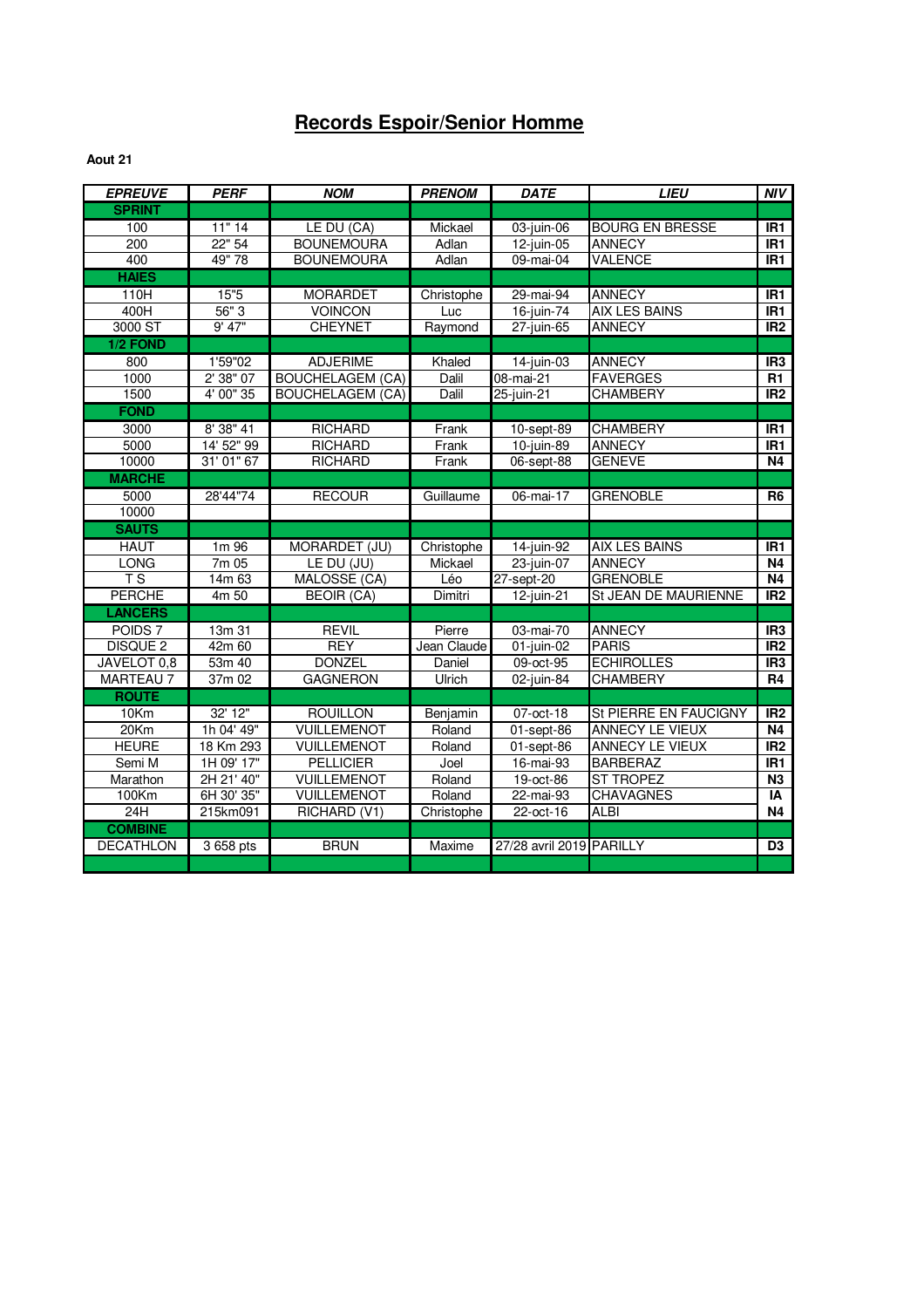## **Records Junior Homme**

#### **Aout 21**

| <b>EPREUVE</b>          | <b>PERF</b> | <b>NOM</b>              | <b>PRENOM</b>         | <b>DATE</b>           | <b>LIEU</b>           | $\overline{M}$   |
|-------------------------|-------------|-------------------------|-----------------------|-----------------------|-----------------------|------------------|
| <b>SPRINT</b>           |             |                         |                       |                       |                       |                  |
| 100                     | 11" 14      | LE DU (CA)              | Mickael               | 03-juin-06            | <b>BOURG EN BRESE</b> | IR <sub>1</sub>  |
| 200                     | 22"97       | <b>BOUNEMOURA</b>       | Bilel                 | $14$ -juin-03         | <b>ANNECY</b>         | IR <sub>3</sub>  |
| 400                     | 50" 13      | <b>BOUNEMOURA</b>       | Bilel                 | 02-mai-04             | <b>AIX LES BAINS</b>  | $\overline{IR1}$ |
| <b>HAIES</b>            |             |                         |                       |                       |                       |                  |
| 110H                    | 16" 22      | <b>MORARDET</b>         | Christophe 26-juin-93 |                       | <b>CRETEIL</b>        | R1               |
| 400H                    | 57" 96      | <b>BOUNEMOURA</b>       | <b>Bilel</b>          | 09-mai-04             | <b>VALENCE</b>        | IR <sub>3</sub>  |
| 3000 ST                 | 11'14"64    | <b>MARCUCCILLI (CA)</b> | Robin                 | 06-mai-17             | <b>GRENOBLE</b>       | <b>R5</b>        |
| 1/2 FOND                |             |                         |                       |                       |                       |                  |
| 800                     | 2'00''2     | <b>BOUCHELAGEM (CA)</b> | Dalil                 | 22-mai-21             | <b>ANNECY</b>         | IR <sub>3</sub>  |
| 1000                    | 2' 38" 07   | <b>BOUCHELAGEM (CA)</b> | Dalil                 | 08-mai-21             | <b>FAVERGES</b>       | $\overline{R1}$  |
| 1500                    | 4' 00" 35   | <b>BOUCHELAGEM (CA)</b> | Dalil                 | 25-juin-21            | <b>CHAMBERY</b>       | IR <sub>2</sub>  |
| <b>FOND</b>             |             |                         |                       |                       |                       |                  |
| 3000                    | 8' 54" 38   | <b>BOUCHELAGEM (CA)</b> | Dalil                 | 19-sept-20            | <b>AMBILLY</b>        | IR3              |
| 5000                    | 16' 38"40   | <b>RICHARD</b>          | C                     | 24-mars-00            | <b>CHAMBERY</b>       | R <sub>2</sub>   |
| <b>MARCHE</b>           |             |                         |                       |                       |                       |                  |
| 5000                    | 29' 03" 4   | <b>CHAMPANGE</b>        | Cyril                 | 02-juin-91            | <b>GRENOBLE</b>       | D1               |
| 10000                   |             |                         |                       |                       |                       |                  |
| <b>SAUTS</b>            |             |                         |                       |                       |                       |                  |
| <b>HAUT</b>             | 1m 96       | <b>MORARDET</b>         | Christophe 14-juin-92 |                       | AIX LES BAINS         | IR <sub>1</sub>  |
| <b>LONG</b>             | 7m 05       | LE DU                   | Mickael               | 23-juin-07            | <b>ANNECY</b>         | <b>N4</b>        |
| $\overline{\text{T}}$ S | 14m 63      | MALOSSE (CA)            | Léo                   | 27-sept-20            | <b>GRENOBLE</b>       | N4               |
| <b>PERCHE</b>           | 4m 50       | <b>BEOIR (CA)</b>       | Dimitri               | $12$ -juin-21         | St JEAN DE MAURIENNE  | IR2              |
| <b>LANCERS</b>          |             |                         |                       |                       |                       |                  |
| POIDS <sub>6</sub>      | 14m 31      | <b>REVIL</b>            | P                     | 15-oct-67             | <b>AIX LES BAINS</b>  | IR3              |
| DISQUE 1,75             | 36m26       | <b>VASQUEZ</b>          | Amaury                | 28-avr-18             | <b>GRENOBLE</b>       | R <sub>3</sub>   |
| JAVELOT 0,8             | 45m62       | <b>LAPPRAND</b>         | Pierre                | 22-mai-09             | <b>BONNEVILLE</b>     | $\overline{R2}$  |
| <b>MARTEAU 6</b>        | 42m 43      | VASQUEZ                 | Amaury                | 17-juin-18            | <b>GRENOBLE</b>       | R4               |
| <b>ROUTE</b>            |             |                         |                       |                       |                       |                  |
| 10Km                    | 33' 35"     | <b>RISSE</b>            | Olivier               | 15-mai-94             | <b>BARBERAZ</b>       | IR4              |
| 20Km                    |             |                         |                       |                       |                       |                  |
| <b>HEURE</b>            | 15 km 602   | <b>RICHARD</b>          | $\overline{C}$        | 26-mars-00            |                       | R5               |
| Semi M                  |             |                         |                       |                       |                       |                  |
| Marathon                | 3H 06' 16"  | <b>RICHARD</b>          | C                     | 01-oct-85             | <b>JUSSY (CH)</b>     | <b>R5</b>        |
| <b>COMBINE</b>          |             |                         |                       |                       |                       |                  |
| <b>DECATHLON</b>        | 4 808 pts   | <b>BURGUIERE</b>        | Louis                 | 29/30-mai-21 GRENOBLE |                       |                  |
|                         |             |                         |                       |                       |                       |                  |
|                         |             |                         |                       |                       |                       |                  |

| EPREUVE            | PERF                  | NOM                 | PRENOM | DATE       | <i><b>LIEU</b></i> | <b>NIV</b> |
|--------------------|-----------------------|---------------------|--------|------------|--------------------|------------|
| <b>JAVELOT Pig</b> | 50 <sub>m</sub><br>04 | <b>DONZEL</b>       | Daniel | 07-mai-88  | <b>ICHAMBERY</b>   |            |
| 25Km               |                       | 1H 35' 30" IRICHARD | ◡      | 08-sept-85 | <b>ILA RAVOIRE</b> |            |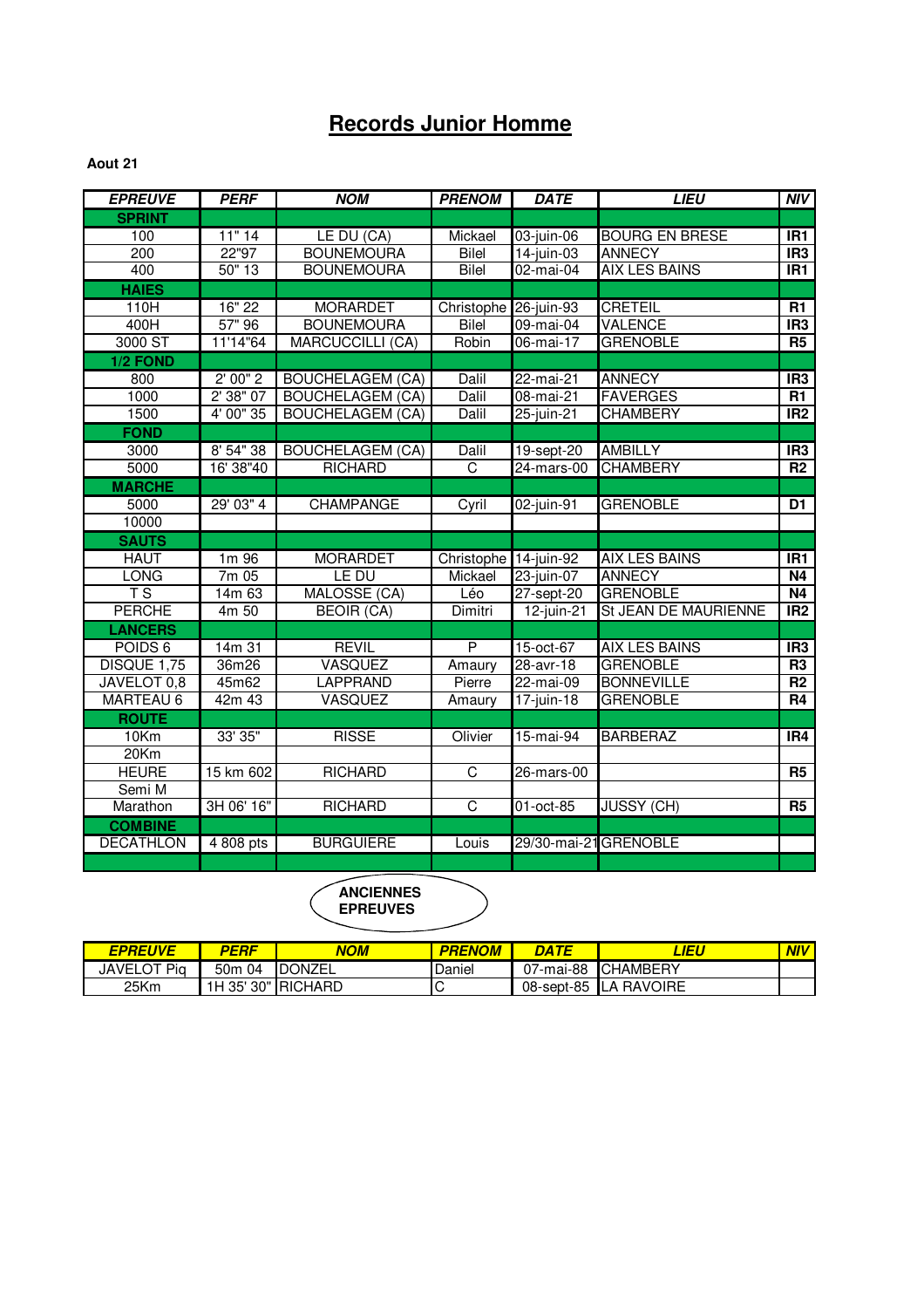### **Records Cadet Homme**

**Aout 21**

| <b>EPREUVE</b>         | <b>PERF</b>       | <b>NOM</b>         | <b>PRENOM</b> | <b>DATE</b>              | <b>LIEU</b>                 | <b>NIV</b>      |
|------------------------|-------------------|--------------------|---------------|--------------------------|-----------------------------|-----------------|
| <b>SPRINT</b>          |                   |                    |               |                          |                             |                 |
| 100                    | 11"14             | LE DU              | Mickael       | 03-juin-06               | <b>BOURG EN BRESSE</b>      | IR <sub>1</sub> |
| 200                    | $23"1$ (m)        | <b>BOUNEMOURA</b>  | Bilel         | 26-oct-02                | <b>GRENOBLE</b>             | IR <sub>3</sub> |
| 400                    | 50"39             | <b>BOUNEMOURA</b>  | <b>Bilel</b>  | 01-juin-02               | <b>AIX LES BAINS</b>        | IR <sub>1</sub> |
| <b>HAIES</b>           |                   |                    |               |                          |                             |                 |
| 110H                   | 14"91             | <b>CARADONNA</b>   | Vincent       | 26-juin-05               | <b>AIX LES BAINS</b>        | IR <sub>1</sub> |
| 400H (84)              | 61"58             | <b>ECOIFFIER</b>   | Théo          | $\overline{24}$ -juin-19 | <b>St ETIENNE</b>           | R2              |
| 2000m ST               | 6' 46" 02         | LE MAITRE          | Théo          | 26-mai-19                | <b>St JEAN DE MAURIENNE</b> | R2              |
| 1/2 FOND               |                   |                    |               |                          |                             |                 |
| 800                    | 2'00''2           | <b>BOUCHELAGEM</b> | Dalil         | 22-mai-21                | <b>ANNECY</b>               | IR <sub>3</sub> |
| 1000                   | 2'38''07          | <b>BOUCHELAGEM</b> | Dalil         | 08-mai-21                | <b>FAVERGES</b>             | R1              |
| 1500                   | 4' 00" 35         | <b>BOUCHELAGEM</b> | Dalil         | 25-juin-21               | <b>CHAMBERY</b>             | IR <sub>2</sub> |
| <b>MARCHE</b>          |                   |                    |               |                          |                             |                 |
| 5000                   | 29' 03" 4         | <b>CHAMPANGE</b>   | Cyril         | 02-juin-91               | <b>GRENOBLE</b>             | D <sub>1</sub>  |
| <b>FOND</b>            |                   |                    |               |                          |                             |                 |
| 3000                   | 8' 54" 38         | <b>BOUCHELAGEM</b> | Dalil         | 19-sept-20               | <b>AMBILLY</b>              | IR <sub>3</sub> |
| <b>SAUTS</b>           |                   |                    |               |                          |                             |                 |
| <b>HAUT</b>            | 1m 90             | <b>MORARDET</b>    | Christophe    | 23-janv-91               | LYON (salle)                | IR <sub>3</sub> |
| <b>LONG</b>            | 6m85              | <b>GUICHET</b>     | S             | 22-mai-85                | <b>GRENOBLE</b>             | IR <sub>1</sub> |
| $\overline{\text{TS}}$ | 14m 63            | <b>MALOSSE</b>     | Léo           | 27-sept-20               | <b>GRENOBLE</b>             | <b>N4</b>       |
| <b>PERCHE</b>          | $4m\overline{50}$ | <b>BEOIR</b>       | Dimitri       | 12-juin-21               | St JEAN DE MAURIENNE        | IR <sub>2</sub> |
| <b>LANCERS</b>         |                   |                    |               |                          |                             |                 |
| POIDS <sub>5</sub>     | 13m83             | <b>BAL</b>         | Gilbert       | 05-juin-77               | <b>RIVES</b>                | R <sub>3</sub>  |
| DISQUE 1,5             | 39m76             | <b>TARDY</b>       | Benoît        | 22-sept-84               | <b>BOURGOIN</b>             | R2              |
| JAVELOT 0.7            | 51m71             | LAPPRAND           | Pierre        | 14-juin-09               | <b>GRENOBLE</b>             | R1              |
| <b>MARTEAU 5</b>       | 39m56             | VASQUEZ            | Amaury        | $\overline{16}$ -juin-16 | <b>VALENCE</b>              | D <sub>1</sub>  |
| <b>ROUTE</b>           |                   |                    |               |                          |                             |                 |
| 10Km                   | 38' 34            | <b>COLLOMBIER</b>  | Zian          | 30-juin-19               | <b>THONES</b>               | R <sub>6</sub>  |
| <b>HEURE</b>           |                   |                    |               |                          |                             |                 |
| <b>COMBINE</b>         |                   |                    |               |                          |                             |                 |
| <b>DECATHLON</b>       | 6422 pts          | <b>BEOIR</b>       | Dimitri       | 29/30-mai-21             | <b>GRENOBLE</b>             | IR3             |
|                        |                   |                    |               |                          |                             |                 |

| <b>EPREUVE</b>      | <b>PERF</b> | <b>NOM</b>        | <b>PRENOM</b> | <b>DATE</b>   | <b>LIEU</b>     | NIV            |
|---------------------|-------------|-------------------|---------------|---------------|-----------------|----------------|
| <b>JAVELOT Plan</b> | 59m86       | <b>WALKER</b>     | Alain         | $01$ -jany-81 | <b>GRENOBLE</b> | <b>R1</b>      |
| <b>ENNEATHLON</b>   | 5016 Pts    | <b>TARDY</b>      | Benoît        | 19-mai-84     | <b>NICE</b>     | R <sub>2</sub> |
| 320H                | 46" 47      | <b>CARADONNA</b>  | Vincent       | 14-mai-05     | <b>ANNECY</b>   | R <sub>2</sub> |
| 300                 | 35" 85      | <b>BOUNEMOURA</b> | <b>Bilel</b>  | 08-juin-02    | <b>PARILLY</b>  | N <sub>3</sub> |
| 1500 ST             | $5'$ 12" 3  | <b>PLANTE</b>     | G             | 23-mai-81     | <b>THONON</b>   | D1             |
| 45'                 | 12Km 197    | <b>RICHARD</b>    | IС            | 19-sept-84    | An.Le Vieux     |                |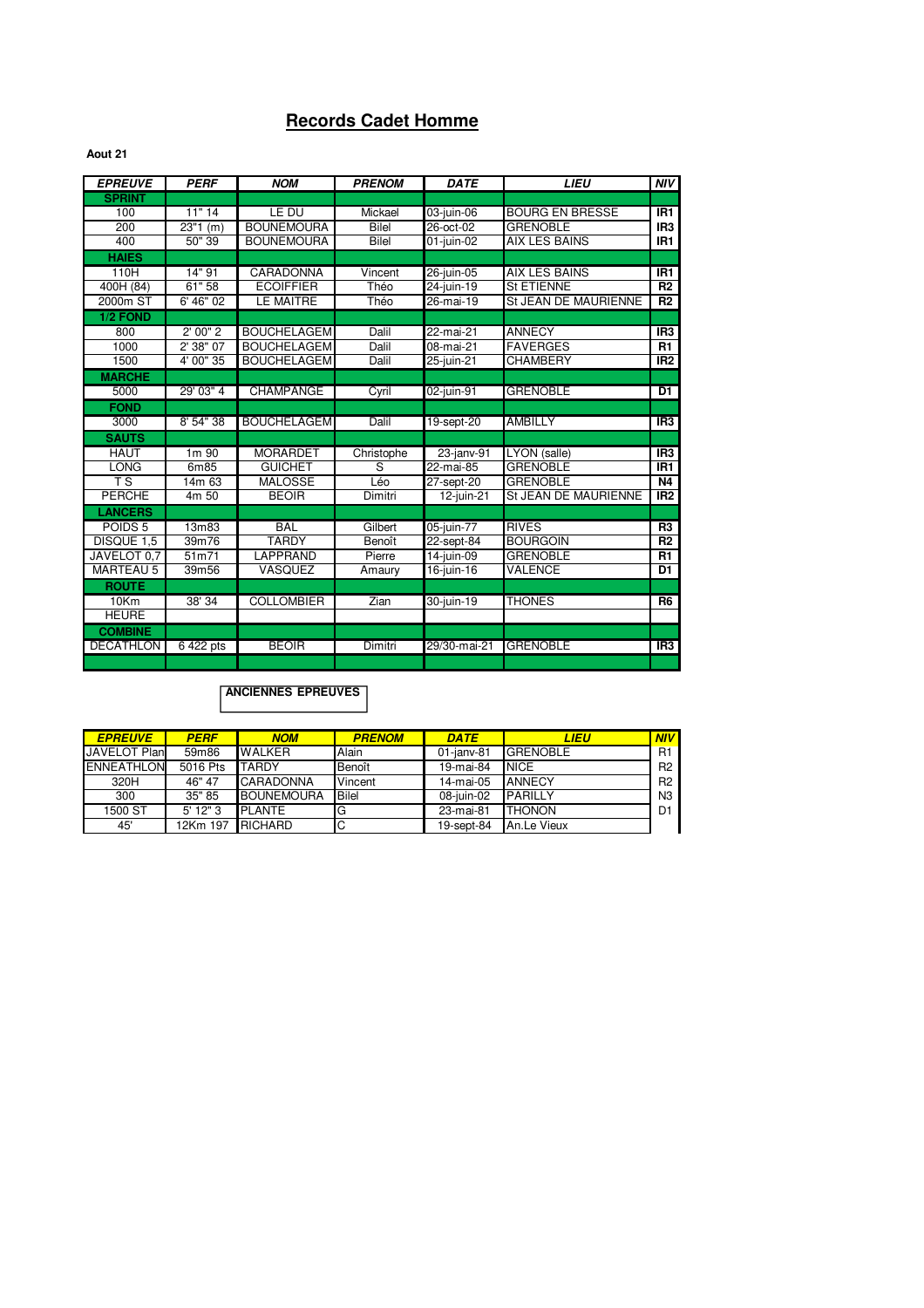## **Records Minime Garçon**

#### **Aout 21**

| <b>EPREUVE</b>     | <b>PERF</b>       | <b>NOM</b>           | <b>PRENOM</b> | <b>DATE</b>             | <b>LIEU</b>          | <b>NIV</b>      |
|--------------------|-------------------|----------------------|---------------|-------------------------|----------------------|-----------------|
| <b>SPRINT</b>      |                   |                      |               |                         |                      |                 |
| 50                 | $6"22 (+2,4 m/s)$ | LALANNE              | Pierre-julien | $21$ -juin-09           | <b>PARILLY</b>       | 43              |
| 80                 | $\frac{1}{9}$ 90  | <b>MANGIN</b>        | Charly        | 22-mai-21               | <b>FAVERGES</b>      | 31              |
| 100                | 12"02             | LE DU                | <b>Mikael</b> | 16-mai-04               | <b>THONON</b>        | $\overline{35}$ |
| 120                | 14" 82            | <b>MANGIN</b>        | Charly        | 22-mai-21               | <b>FAVERGES</b>      | 31              |
| <b>HAIES</b>       |                   |                      |               |                         |                      |                 |
| 100H               | 14" 18            | <b>CARADONA</b>      | Vincent       | 04-juil-04              | <b>BOURGOIN</b>      | 40              |
| 200 H              | 27" 65            | <b>MALOSSE</b>       | Léo           | $10$ -juin-18           | <b>MOULINS</b>       | 38              |
| <b>MARCHE</b>      |                   |                      |               |                         |                      |                 |
| 3000               | 17' 51" 5         | YASAN                | Mustapha      | 24-juin-90              | <b>ANNECY</b>        | 29              |
| 1/2 FOND           |                   |                      |               |                         |                      |                 |
| 1000               | 2' 51" 45         | <b>TISSOT DUPOND</b> | Jérôme        | 13-juin-90              | <b>BOURGOIN</b>      | 36              |
| <b>FOND</b>        |                   |                      |               |                         |                      |                 |
| 3000               | 10' 10" 48        | <b>ROSSET</b>        | Paul          | $12$ -mai-19            | <b>EVIAN</b>         | 33              |
| <b>SAUTS</b>       |                   |                      |               |                         |                      |                 |
| <b>HAUT</b>        | 1m 80             | <b>BACHOLLET</b>     | Christophe    | 15-mai-84               | <b>GRENOBLE</b>      | 39              |
| <b>LONG</b>        | 6m 18 (-1,2)      | <b>BEOIR</b>         | Dimitri       | $\overline{12}$ -mai-19 | <b>EVIAN</b>         | 39              |
| T S                | 13m 80            | <b>MALOSSE</b>       | Léo           | $10$ -juin-18           | <b>MOULINS</b>       | 45              |
| <b>PERCHE</b>      | 4m 20             | <b>BEOIR</b>         | Dimitri       | 17-juin-19              | <b>AIX LES BAINS</b> | 46              |
| <b>LANCERS</b>     |                   |                      |               |                         |                      |                 |
| POIDS <sub>4</sub> | 13m 16            | LOSSERAND            | Michel        | 15-juin-69              | <b>GRENOBLE</b>      | 36              |
| DISQUE 1,25        | 41m 40            | LOSSERAND            | Michel        | 29-juin-69              | <b>VALENCE</b>       | 40              |
| JAVELOT 0,6        | 47m 39            | LAPPRAND             | Pierre        | $06$ -juil-08           | <b>GRENOBLE</b>      | 39              |
| MARTEAU 4          | 31m 90            | <b>BANAY</b>         | Alain         | $\overline{14}$ -mai-83 | <b>ANNECY</b>        | 26              |
| <b>COMBINE</b>     |                   |                      |               |                         |                      |                 |
| <b>TRIATHLON</b>   | <b>129 Pts</b>    | <b>BEOIR</b>         | Dimitri       | 17-juin-19              | <b>AIX LES BAINS</b> | IR <sub>1</sub> |
| <b>OCTATHLON</b>   |                   |                      |               |                         |                      |                 |
| <b>RELAIS</b>      |                   |                      |               |                         |                      |                 |
| 4X60               | 29" 40            | <b>PREVOST</b>       | Adrien        | 16-mai-04               | <b>THONON</b>        | 26              |
|                    |                   | <b>BERNARD</b>       | Guillaume     |                         |                      |                 |
|                    |                   | LE DU                | Mickael       |                         |                      |                 |
|                    |                   | CARADONA             | Vincent       |                         |                      |                 |
| 8/2/2/8            | 5'43"03           | <b>COLLOMBIER</b>    | Zian          | 03-juin-17              | <b>GRENOBLE</b>      |                 |
|                    |                   | <b>ECOIFFIER</b>     | Théo          |                         |                      |                 |
|                    |                   | <b>LEGROS</b>        | Esteban       |                         |                      |                 |
|                    |                   | <b>ROSSET</b>        | Théo          |                         |                      |                 |
|                    |                   |                      |               |                         |                      |                 |

| <b>EPREUVE</b>     | <b>PERF</b> | <b>NOM</b>                                                   | <b>PRENOM</b>                             | <b>DATE</b> | <b>LIEU</b>       | NIV            |
|--------------------|-------------|--------------------------------------------------------------|-------------------------------------------|-------------|-------------------|----------------|
| $80*$              | 9"          | <b>BLAMPEY</b>                                               | Benjamin                                  | 06-juin-93  | <b>ECHIROLLES</b> |                |
| 150*               | 18"1        | <b>HUMEL</b>                                                 | Thierrv                                   | 11-mai-75   | <b>ANNECY</b>     |                |
| 250H*              | 34" 51      | <b>GAGNERON</b>                                              | Yannick                                   | 18-juin-89  | <b>BOURGOIN</b>   |                |
| $500*$             | $1'$ 13" 4  | TISSOT DUPOND                                                | Jérôme                                    | 03-juin-90  | <b>GRENOBLE</b>   |                |
| 4X80*              | 40"         | <b>BRUN</b><br><b>HUBERT</b><br>LATHURAZ<br><b>PRUDHOMME</b> | Hervé<br>Didier<br>Jean lou<br>Jean Iouis | 31-mai-70   | <b>THONON</b>     |                |
| JAVELOT Plan       | 53m 44      | <b>WALKER</b>                                                | P                                         | 03-juil-83  | Aix les bains     |                |
| <b>QUADRATHLON</b> | 118 Pts     | <b>GAGNERON</b>                                              | Yannick                                   | 01-oct-89   | St Jean Maur.     |                |
| <b>HEXATHLON</b>   | 2603 Pts    | <b>GAGNERON</b>                                              | Yannick                                   | 14-mai-89   | <b>GRENOBLE</b>   | R <sub>2</sub> |
| 80H                | 13"3(m)     | <b>GAGNERON</b>                                              | Yannick                                   | 11-mai-88   | <b>ANNECY</b>     | 25             |
| 5000               | 29' 59" 6   | YASAN                                                        | Mustapha                                  | 02-juin-91  | <b>GRENOBLE</b>   |                |
| 2000               | 6' 19" 66   | <b>TISSOT DUPOND</b>                                         | Jérôme                                    | 21-oct-90   | <b>BOURGOIN</b>   |                |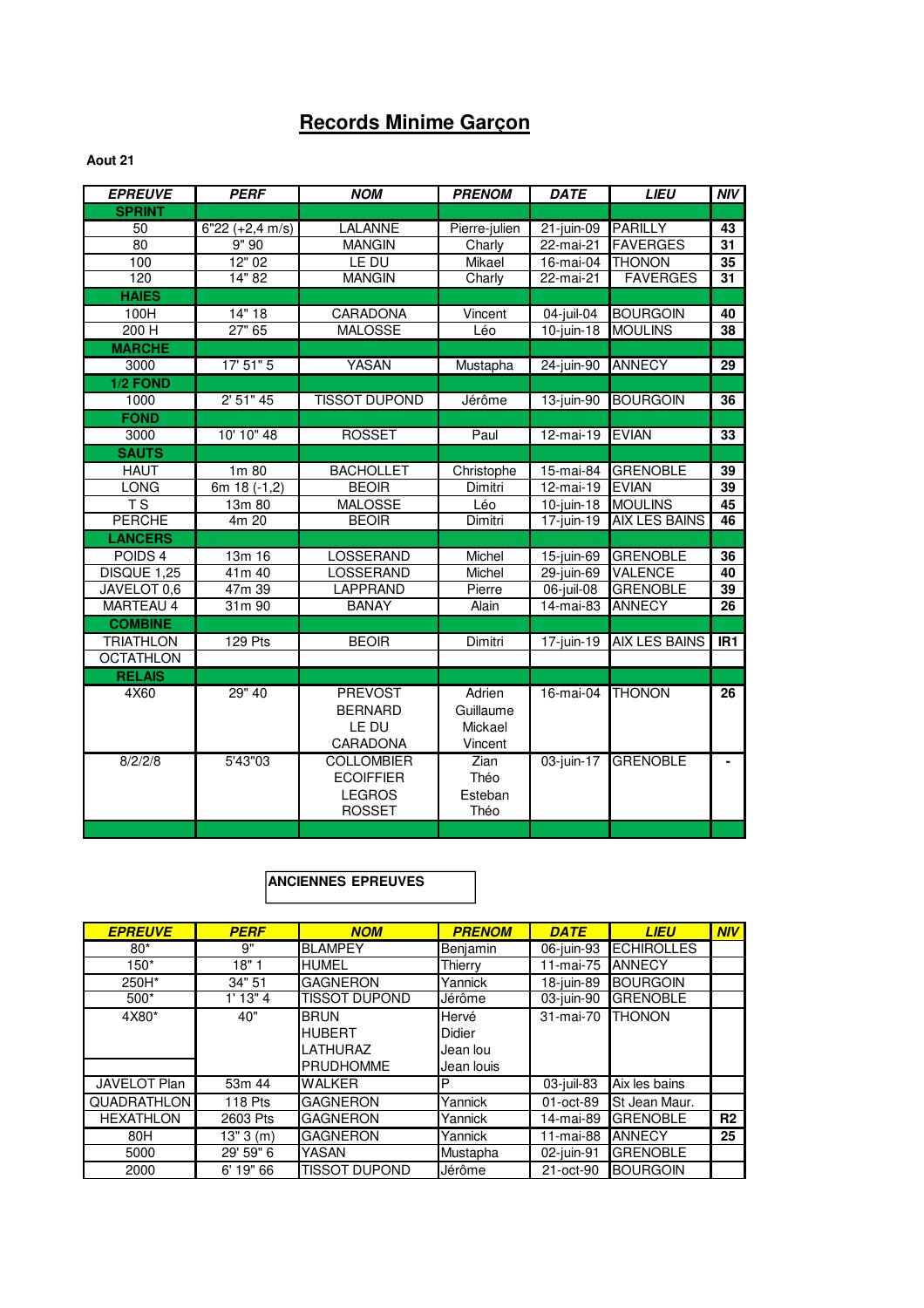## **Records Benjamin**

#### **Aout 21**

| <b>EPREUVE</b>                    | <b>PERF</b>      | <b>NOM</b>                | <b>PRENOM</b> | <b>DATE</b>   | <b>LIEU</b>       | <b>NIV</b>      |
|-----------------------------------|------------------|---------------------------|---------------|---------------|-------------------|-----------------|
| <b>SPRINT</b>                     |                  |                           |               |               |                   |                 |
| 50                                | 7"33             | <b>BAUDOIN</b>            | Simon         | 15-mai-05     | <b>THONON</b>     | 32              |
| 100                               | 13" 60           | <b>CARADONA</b>           | Vincent       | $16$ -juin-02 | <b>BOURGOIN</b>   | 28              |
| <b>HAIES</b>                      |                  |                           |               |               |                   |                 |
| 50H                               | 7"8              | <b>DUBETTIER</b>          | Jules         |               | <b>FAVERGES</b>   | 42              |
| 1/2 FOND                          |                  |                           |               |               |                   |                 |
| 1000                              | 3'05''63         | <b>BOUNEMOURA</b>         | Adlan         | 05-oct-96     | <b>ANNECY</b>     | 38              |
| <b>SAUTS</b>                      |                  |                           |               |               |                   |                 |
| <b>HAUT</b>                       | 1 <sub>m57</sub> | <b>DOMENGE CHENAL</b>     | Léo           | $17$ -mai-15  | <b>EVIAN</b>      | 40              |
| <b>LONG</b>                       | 5m00             | <b>BERNARD</b>            | Guillaume     | 25-mai-03     | <b>BONNEVILLE</b> | $\overline{36}$ |
| $\overline{\mathsf{T}}\mathsf{S}$ | 11m 02           | <b>BOUNEMOURA</b>         | Adlan         | 05-oct-96     | <b>ANNECY</b>     | 40              |
| <b>PERCHE</b>                     | 2m80             | <b>BLAMPEY</b>            | Hervé         | 31-mai-86     | <b>CHAMBERY</b>   | 40              |
| <b>PERCHE</b>                     | 2m 80            | <b>BEOIR</b>              | Anouch        | $13$ -juin-18 | <b>RIVES</b>      | 40              |
| <b>LANCERS</b>                    |                  |                           |               |               |                   |                 |
| POIDS <sub>3</sub>                | 11m61            | <b>BERNARD</b>            | Guillaume     | 20-sept-03    | <b>LE FAYET</b>   | 38              |
| <b>DISQUE 1</b>                   | 30m14            | <b>CARDAMONE</b>          | D             | 19-juin-82    | <b>BOURGOIN</b>   | 39              |
| JAVELOT 0,5                       | 35m94            | <b>BERNARD</b>            | Guillaume     | 05-oct-03     | <b>ANNECY</b>     | 39              |
| <b>MARTEAU 3</b>                  | 17m52            | <b>BOUCHEX</b>            | Aymeric       | $01$ -mai-16  | <b>THONON</b>     | $\overline{21}$ |
| <b>MARCHE</b>                     |                  |                           |               |               |                   |                 |
| 2000                              |                  |                           |               |               |                   |                 |
| <b>COMBINE</b>                    |                  |                           |               |               |                   |                 |
| <b>TRIATHLON</b>                  | 112 pts          | <b>PROVOST</b>            | Romain        | 09-juil-18    | <b>GRENOBLE</b>   | R1              |
| <b>RELAIS</b>                     |                  |                           |               |               |                   |                 |
| 4X60                              | 31"              | <b>BALMENS</b>            | Pierre        | 30-mai-65     | <b>ANNECY</b>     | $\overline{45}$ |
|                                   |                  | <b>BONNEFOIS</b>          |               |               |                   |                 |
|                                   |                  | <b>FAVARIO</b>            |               |               |                   |                 |
|                                   |                  | <b>MARCUCELLI</b>         |               |               |                   |                 |
|                                   |                  |                           |               |               |                   |                 |
|                                   |                  |                           |               |               |                   |                 |
|                                   |                  | <b>ANCIENNES EPREUVES</b> |               |               |                   |                 |
|                                   |                  |                           |               |               |                   |                 |

| <b>EPREUVE</b>      | <b>PERF</b> | <b>NOM</b>        | <b>PRENOM</b> | <b>DATE</b> | LIEU            |
|---------------------|-------------|-------------------|---------------|-------------|-----------------|
| <b>JAVELOT Plan</b> | 44m10       | <b>WALKER</b>     | D             | 19-sept-81  | <b>AIX</b>      |
| 120                 | 16"14       | <b>BLAMPEY</b>    | Hervé         | 14-juin-86  | <b>AIX</b>      |
| 60                  | 8"10        | <b>BOUNEMOURA</b> | Adlan         | 25-juin-96  | <b>GRENOBLE</b> |
| <b>QUADRATHLON</b>  | 94 Pts      | <b>TISSOT D</b>   | Jérôme        | 16-oct-88   | <b>ANNECY</b>   |
| 2000                | 7' 02" 29   | <b>TOUZALIME</b>  | <b>Nabil</b>  | 24-sept-95  | <b>BOURGOIN</b> |
| 3000                | 17' 51" 48  | YASAN             | Mustapha      | 24-juin-90  | <b>ANNECY</b>   |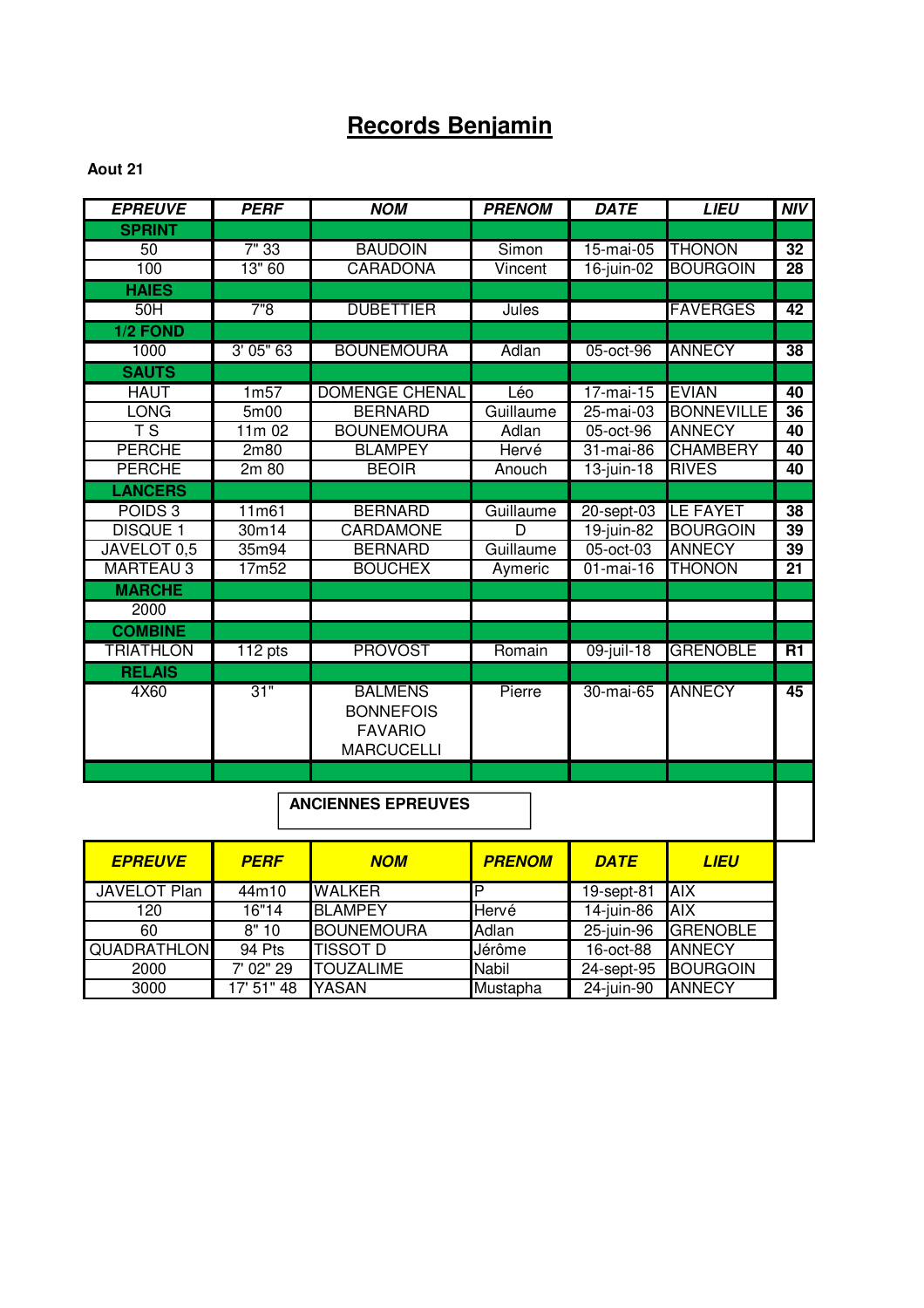mai-14

#### RECORDS CLUB CATEGORIE

| <b>EPREUVE</b>   | <b>PERF</b>      | <b>NOM</b>              | <b>PRENOM</b> | <b>DATE</b>         | LIEU                  |
|------------------|------------------|-------------------------|---------------|---------------------|-----------------------|
| <b>SPRINT</b>    |                  |                         |               |                     |                       |
| 50               | 7"2              | <b>DUBETTIER</b>        | Jules         | 01-mai-94 THONON    |                       |
| 60               | 8"8              | <b>DUBETTIER</b>        | Jules         |                     | 22-oct-94 GRENOBLE    |
| 1/2 FOND         |                  |                         |               |                     |                       |
| 1000             | 3' 20" 55        | <b>BOUNEMOURA</b>       | <b>Bilel</b>  | 05-oct-96 ANNECY    |                       |
| <b>SAUTS</b>     |                  |                         |               |                     |                       |
| <b>HAUT</b>      |                  |                         |               |                     |                       |
| <b>LONG</b>      | 4m20             | <b>DUBETTIER</b>        | Jules         | 01-mai-94 THONON    |                       |
| T <sub>S</sub>   | 9m <sub>56</sub> | <b>GUETTET</b>          | Benoit        | 07-juin-92 ANNECY   |                       |
| <b>LANCERS</b>   |                  |                         |               |                     |                       |
| <b>POIDS</b>     | 7m95             | PRUD'HOMME              | Jeremy        |                     | 01-oct-94 LE FAYET    |
| <b>DISQUE</b>    | 9m50             | <b>NOVEL</b>            | Guillaume     | 10-sept-88 St GENIS |                       |
| <b>JAVELOT</b>   | 25m32            | <b>BOUNEMOURA</b>       | <b>Bilel</b>  |                     | 07-sept-96 PONTCHARRA |
| <b>BALLE</b>     | 44m46            | <b>BOUNEMOURA</b>       | <b>Bilel</b>  | 07-oct-95 ANNECY    |                       |
| <b>COMBINE</b>   |                  |                         |               |                     |                       |
| <b>TRIATHLON</b> | 88 Pts           | <b>BOUNEMOURA</b> Bilel |               | 01-mai-96 THONON    |                       |

| <b>EPREUVE</b>     | PERF   | NOM            | <b>PRENOM</b> | <b>DATE</b>         | LIEU                |
|--------------------|--------|----------------|---------------|---------------------|---------------------|
| <b>QUADRATHLON</b> | 28 Pts | <b>INOVEL</b>  | Guillaume     | 10-sept-88 ST GENIS |                     |
| 20                 | 19"30  | <b>SAILLET</b> | M             |                     | 03-juin-90 GRENOBLE |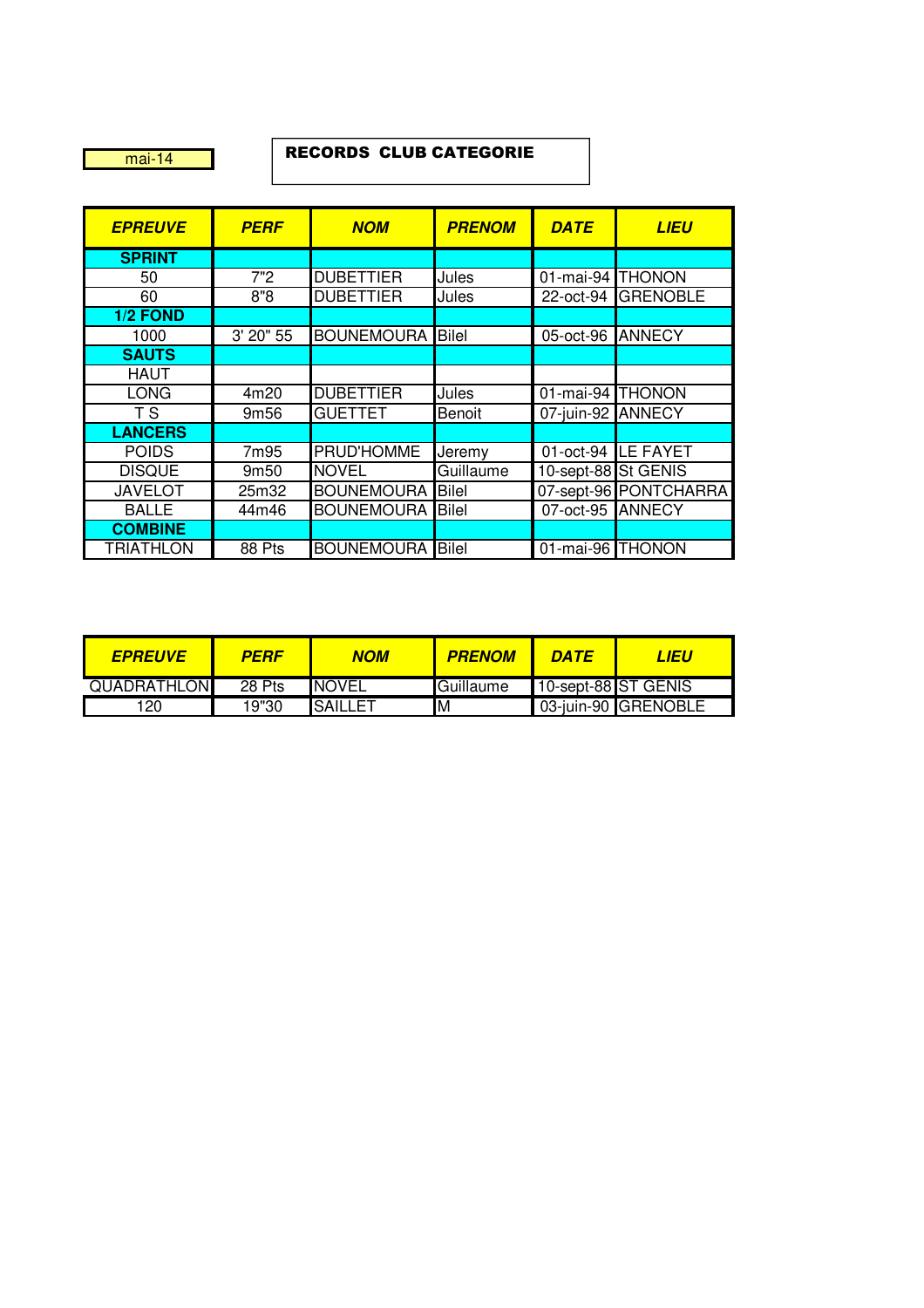mai-14

#### RECORDS SALLE

| <b>EPREUVE</b>     | <b>PERF</b> | <b>NOM</b>            | <b>PRENOM</b> | <b>DATE</b>  | <b>LIEU</b>     |
|--------------------|-------------|-----------------------|---------------|--------------|-----------------|
| <b>SPRINT</b>      |             |                       |               |              |                 |
| 50                 | 7" 48       | BEL HADJ <sup>2</sup> | W             | 5-févr-89    | <b>GRENOBLE</b> |
| 60                 |             |                       |               |              |                 |
| <b>SAUTS</b>       |             |                       |               |              |                 |
| <b>HAUT</b>        |             |                       |               |              |                 |
| <b>LONG</b>        | 4m 30       | <b>GUETTET</b>        | Benoit        | $6$ -janv-91 | <b>GRENOBLE</b> |
| <b>TRIPLE BOND</b> | 6m 65       | <b>SANTI</b>          | Hugo          | 18-mars-07   | <b>FAVERGES</b> |
| 1/2 FOND           |             |                       |               |              |                 |
| 1000               |             |                       |               |              |                 |
| <b>LANCERS</b>     |             |                       |               |              |                 |
| <b>POIDS</b>       | 8m 31       | <b>CHAPPAZ</b>        | Gaetan        | 12-déc-92    | <b>FAVERGES</b> |
| <b>COMBINE</b>     |             |                       |               |              |                 |
| <b>TRIATHLON</b>   | 68 Pts      | <b>SANTI</b>          | <b>Hugo</b>   | 18-mars-07   | <b>FAVERGES</b> |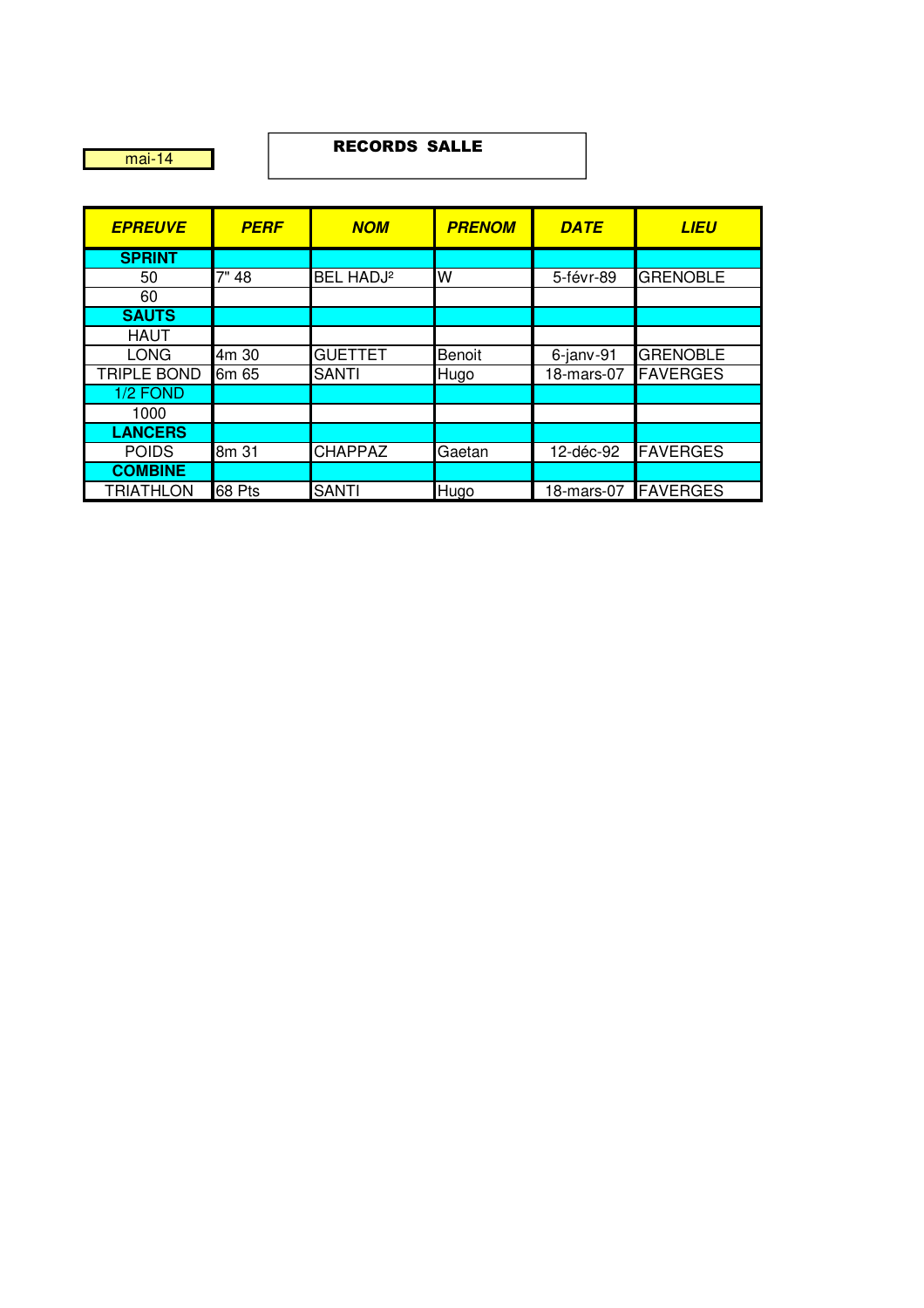# **Records Benjamin Salle**

| <b>EPREUVE</b>     | <b>PERF</b>      | <b>NOM</b>     | <b>PRENOM</b> | <b>DATE</b>     | <b>LIEU</b>               | <b>NIV</b>     |
|--------------------|------------------|----------------|---------------|-----------------|---------------------------|----------------|
| <b>SPRINT</b>      |                  |                |               |                 |                           |                |
| 50                 | 7"43             | <b>MALOSSE</b> | Léo           |                 | 07-févr-16 FAVERGES       | 31             |
| <b>HAIES</b>       |                  |                |               |                 |                           |                |
| 50H                | 8"34             | DOMENGE-CHENAL | Léo           | 29-mars-15 LYON |                           | 37             |
| 1/2 FOND           |                  |                |               |                 |                           |                |
| 1000               | 3' 19" 29        | <b>POULY</b>   | Fabien        | 18-mars-18 LYON |                           | 31             |
| <b>SAUTS</b>       |                  |                |               |                 |                           |                |
| <b>HAUT</b>        | 1m 51            | <b>PROVOST</b> | Romain        | 18-mars-18 LYON |                           | 37             |
| <b>LONG</b>        | 4m 60            | <b>GUETTET</b> | Benoit        |                 | 20-déc-92 Annecy le vieux | 31             |
| T S                | 9m 73            | YASAN          | Mustafa       | 13-janv-90 LYON |                           | 31             |
| <b>PENTABOND</b>   | 11m93            | <b>MALOSSE</b> | Léo           |                 | 07-févr-16 FAVERGES       | 33             |
| <b>PERCHE</b>      | 2m <sub>50</sub> | <b>BEOIR</b>   | Anouch        |                 | 26-nov-17 FAVERGES        | 34             |
| <b>LANCERS</b>     |                  |                |               |                 |                           |                |
| <b>POIDS</b>       | 9m66             | DOMENGE-CHENAL | Léo           |                 | 01-mars-15 FAVERGES       | 32             |
| <b>MARCHE</b>      |                  |                |               |                 |                           |                |
| 2000               | 12' 06" 4        | <b>YASAN</b>   | Mustafa       |                 | 01-févr-90 GRENOBLE       | 19             |
| <b>COMBINE</b>     |                  |                |               |                 |                           |                |
| <b>TRIATHLON</b>   | $102$ pts        | DOMENGE-CHENAL | Léo           |                 | 1-mars-15 FAVERGES        | R <sub>2</sub> |
| <b>QUADRATHLON</b> |                  |                |               |                 |                           |                |
|                    |                  |                |               |                 |                           |                |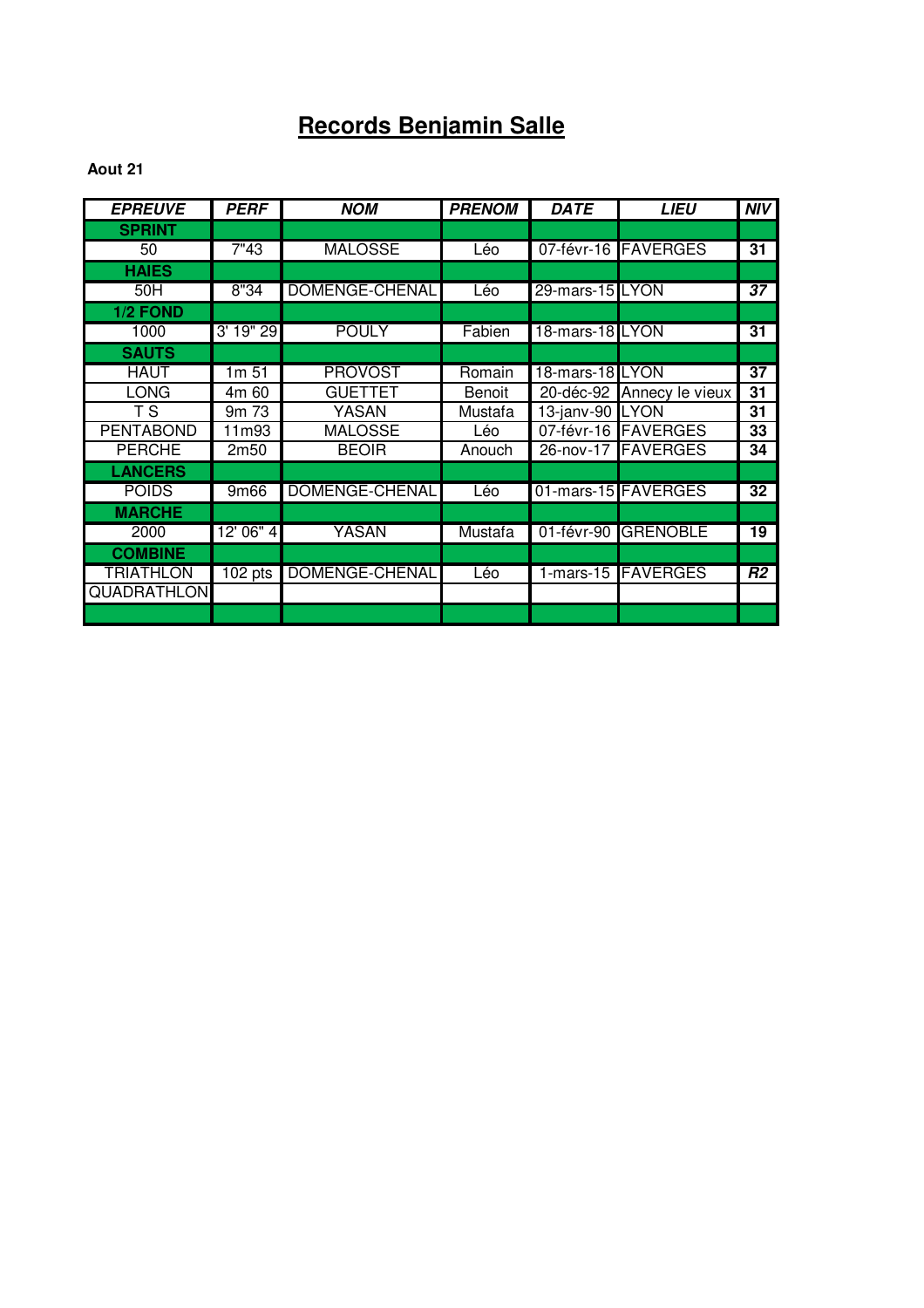## **Records Minime Garçon Salle**

| <b>EPREUVE</b>    | <b>PERF</b> | <b>NOM</b>            | <b>PRENOM</b> | <b>DATE</b> | <b>LIEU</b>     | <b>NIV</b>      |
|-------------------|-------------|-----------------------|---------------|-------------|-----------------|-----------------|
| <b>SPRINT</b>     |             |                       |               |             |                 |                 |
| 50                | 6"55        | <b>MALOSSE</b>        | Léo           | 04-mars-18  | <b>LYON</b>     | 36              |
| <b>HAIES</b>      |             |                       |               |             |                 |                 |
| 50H               | 7" 47       | <b>CARADONA</b>       | Vincent       | 14-mars-04  | <b>CHAMBERY</b> | 40              |
| 50H               | 7" 47       | <b>BEOIR</b>          | Dimitri       | 10-févr-19  | <b>FAVERGES</b> | 40              |
| 1/2 FOND          |             |                       |               |             |                 |                 |
| 1000              | 3'00"       | <b>TISSOT DUPOND</b>  | Jerôme        | 11-févr-90  | <b>GRENOBLE</b> | 31              |
| <b>SAUTS</b>      |             |                       |               |             |                 |                 |
| <b>HAUT</b>       | 1m 75       | <b>DOMENGE CHENAL</b> | Léo           | 05-mars-17  | <b>FAVERGES</b> | 37              |
| <b>LONG</b>       | 6m 17       | <b>GAGNERON</b>       | Yannick       | 26-févr-89  | <b>INSEP</b>    | 39              |
| <b>PENTABOND</b>  | 14m 33      | <b>BAUDOIN</b>        | Simon         | 25-mars-07  | <b>CHAMBERY</b> | 35              |
| T S               | 12m 69      | MALOSSE               | Léo           | 18-mars-18  | <b>LYON</b>     | 38              |
| <b>PERCHE</b>     | 3m 90       | <b>BEOIR</b>          | Dimitri       | 17-mars-19  | <b>FAVERGES</b> | 43              |
| <b>LANCERS</b>    |             |                       |               |             |                 |                 |
| <b>POIDS</b>      | 12m 17      | <b>BAUDOIN</b>        | Simon         | 04-mars-07  | <b>FAVERGES</b> | 33              |
| <b>MARCHE</b>     |             |                       |               |             |                 |                 |
| 3000              | 19' 36" 6   | CHAMPANGE             | Cyril         | 06-janv-90  | <b>LYON</b>     | 19              |
| 2000              | 13' 02"33   | <b>GENDRON</b>        | Rémi          | 18-mars-18  | <b>LYON</b>     | ٠               |
| <b>COMBINE</b>    |             |                       |               |             |                 |                 |
| TRIATHLON         | $116$ pts   | <b>BEOIR</b>          | Dimitri       | 10-févr-19  | <b>FAVERGES</b> | IR <sub>1</sub> |
| <b>PENTATHLON</b> | 2 736 pts   | <b>BEOIR</b>          | Dimitri       | 26-janv-19  | <b>LYON</b>     |                 |
|                   |             |                       |               |             |                 |                 |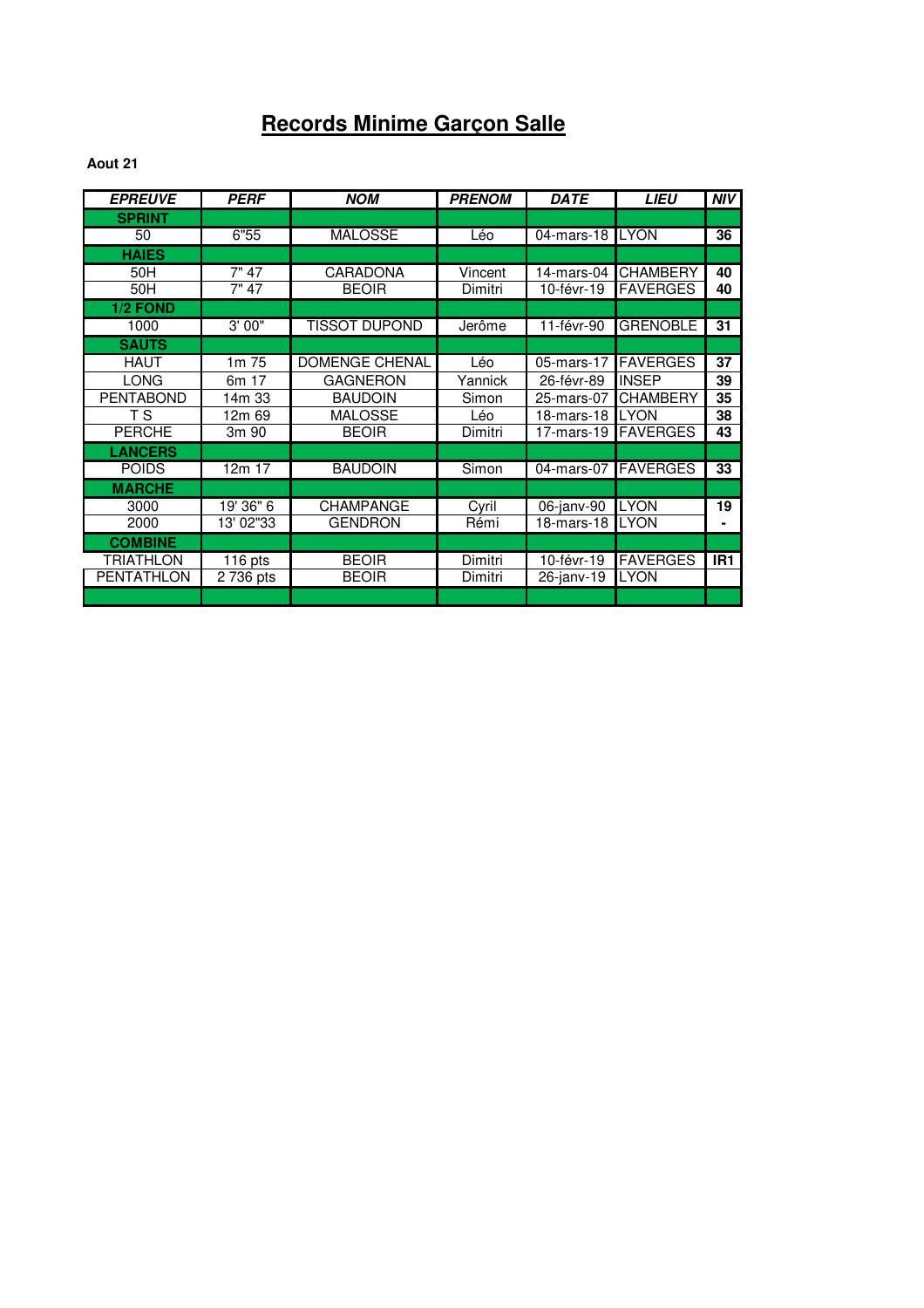## **Records Cadet Salle**

| <b>EPREUVE</b>     | <b>PERF</b> | <b>NOM</b>      | <b>PRENOM</b> | <b>DATE</b>              | <b>LIEU</b>     | <b>NIV</b>      |
|--------------------|-------------|-----------------|---------------|--------------------------|-----------------|-----------------|
| <b>SPRINT</b>      |             |                 |               |                          |                 |                 |
| 50                 | 6"32        | <b>MALOSSE</b>  | Léo           | $24 - nov-19$            | <b>FAVERGES</b> | IR3             |
| 60                 | 7"40        | <b>KONTE</b>    | Dama          | 25-janv-20               | <b>AUBIERE</b>  | IR <sub>3</sub> |
| 200                | 23" 84      | <b>KONTE</b>    | Dama          | 26-janv-20               | <b>AUBIERE</b>  | R <sub>2</sub>  |
| 400                | 62"70       | PEREZ           | Pierre Louis  | 11-déc-16                | <b>LYON</b>     | D4              |
| <b>HAIES</b>       |             |                 |               |                          |                 |                 |
| 50H                | 7"12        | <b>MALOSSE</b>  | Léo           | 24-nov-19                | <b>FAVERGES</b> | N4              |
| 60H                | 8"31        | <b>MALOSSE</b>  | Léo           | $12$ -janv-20            | <b>LYON</b>     | IR <sub>1</sub> |
| 1/2 FOND           |             |                 |               |                          |                 |                 |
| 800                | 2' 19" 76   | <b>ROSSET</b>   | Théo          | $10-dec-17$              | <b>LYON</b>     | $\overline{D1}$ |
| 1000               | $2'$ 52" 59 | <b>BEOIR</b>    | Dimitri       | 21-févr-21               | <b>MIRAMAS</b>  | R4              |
| <b>SAUTS</b>       |             |                 |               |                          |                 |                 |
| <b>HAUT</b>        | $1m$ 90     | <b>MORARDET</b> | Christophe    | $23$ -janv-91            | <b>LYON</b>     | IR3             |
| <b>LONG</b>        | 6m 59       | LE DU           | Mikael        | 11-févr-06               | <b>FAVERGES</b> | IR <sub>3</sub> |
| <b>LONG</b>        | 6m 59       | <b>BEOIR</b>    | Dimitri       | 20-févr-21               | <b>MIRAMAS</b>  | IR <sub>3</sub> |
| T S                | 14m 26      | <b>MALOSSE</b>  | Léo           | 25-janv-20               | <b>AUBIERE</b>  | IR <sub>1</sub> |
| <b>PERCHE</b>      | 4m 20       | <b>BEOIR</b>    | Dimitri       | $\overline{21}$ -févr-21 | <b>MIRAMAS</b>  | IR4             |
| <b>LANCERS</b>     |             |                 |               |                          |                 |                 |
| POIDS <sub>5</sub> | 12m 36      | <b>BERNARD</b>  | Guillaume     | 10-déc-06                | <b>FAVERGES</b> | R5              |
| <b>MARCHE</b>      |             |                 |               |                          |                 |                 |
| 5000               |             |                 |               |                          |                 |                 |
| <b>COMBINE</b>     |             |                 |               |                          |                 |                 |
| <b>HEPTATHLON</b>  | 4 856 pts   | <b>BEOIR</b>    | Dimitri       | 20/21 février 21 MIRAMAS |                 | N4              |
|                    |             |                 |               |                          |                 |                 |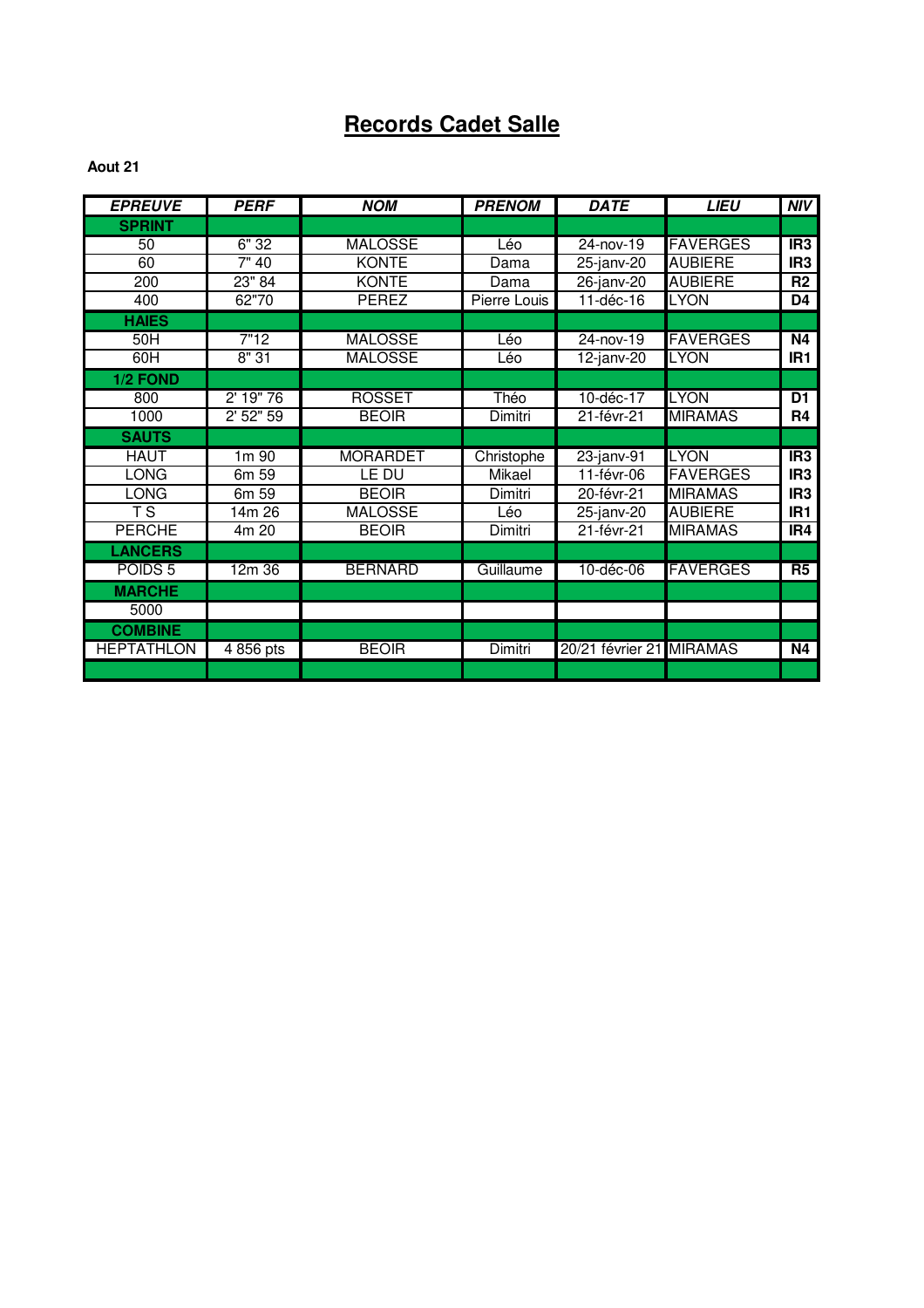# **Records Junior Homme Salle**

| <b>EPREUVE</b>     | <b>PERF</b> | <b>NOM</b>            | <b>PRENOM</b> | <b>DATE</b>         | <b>LIEU</b>     | <b>NIV</b>      |
|--------------------|-------------|-----------------------|---------------|---------------------|-----------------|-----------------|
| <b>SPRINT</b>      |             |                       |               |                     |                 |                 |
| 50                 | 6"19        | <b>BOUNEMOURA</b>     | Adlan         | $06$ -janv-02       | <b>FAVERGES</b> | IR <sub>1</sub> |
| 60                 | 7" 22       | <b>BOUNEMOURA</b>     | <b>Bilel</b>  | $17$ -janv-04       | <b>AUBIERES</b> | IR1             |
| 200                | 23"01       | <b>BOUNEMOURA</b>     | <b>Bilel</b>  | $18$ -janv-04       | <b>AUBIERES</b> | IR <sub>3</sub> |
| 400                | 51"79       | <b>BOUNEMOURA</b>     | <b>Bilel</b>  | 24-janv-04          | <b>AUBIERES</b> | IR <sub>3</sub> |
| <b>HAIES</b>       |             |                       |               |                     |                 |                 |
| 50H                | 7"68        | <b>DOMENGE CHENAL</b> | Léo           | $24 - nov - 19$     | <b>FAVERGES</b> | IR3             |
| 60H                | 8"94        | <b>DOMENGE CHENAL</b> | Léo           | $19$ -janv-20       | <b>LYON</b>     | IR <sub>3</sub> |
| 1/2 FOND           |             |                       |               |                     |                 |                 |
| 800                | 2' 19" 76   | ROSSET (Ca)           | Théo          | $10-dec-17$         | <b>LYON</b>     | $\overline{D1}$ |
| 1000               | $2'$ 52" 59 | <b>BEOIR (Ca)</b>     | Dimitri       | 21-févr-21          | <b>MIRAMAS</b>  | R <sub>4</sub>  |
| 1500               |             |                       |               |                     |                 |                 |
| <b>FOND</b>        |             |                       |               |                     |                 |                 |
| 3000               |             |                       |               |                     |                 |                 |
| <b>SAUTS</b>       |             |                       |               |                     |                 |                 |
| <b>HAUT</b>        | $1m$ 92     | <b>DOMENGE CHENAL</b> | Léo           | $24 - nov-19$       | <b>FAVERGES</b> | IR3             |
| <b>LONG</b>        | 6m 73       | LE DU                 | Mikael        | 23-déc-06           | <b>BOURGOIN</b> | IR <sub>2</sub> |
| T S                | 14m 26      | MALOSSE (Ca)          | Léo           | 25-janv-20          | <b>AUBIERE</b>  | IR <sub>1</sub> |
| <b>PERCHE</b>      | 4m00        | <b>BEOIR (Ca)</b>     | Dimitri       | 21-déc-19           | <b>LYON</b>     | $\overline{R1}$ |
| <b>LANCERS</b>     |             |                       |               |                     |                 |                 |
| POIDS <sub>6</sub> | 11m25       | <b>VASQUEZ</b>        | Amaury        | 03-déc-17           | <b>FAVERGES</b> | R <sub>5</sub>  |
| <b>MARCHE</b>      |             |                       |               |                     |                 |                 |
| 5000               |             |                       |               |                     |                 |                 |
| <b>COMBINE</b>     |             |                       |               |                     |                 |                 |
| <b>HEPTATHLON</b>  | 4 225 pts   | <b>DOMENGE CHENAL</b> | Léo           | 18 et 19/01/20 LYON |                 | IR2             |
|                    |             |                       |               |                     |                 |                 |